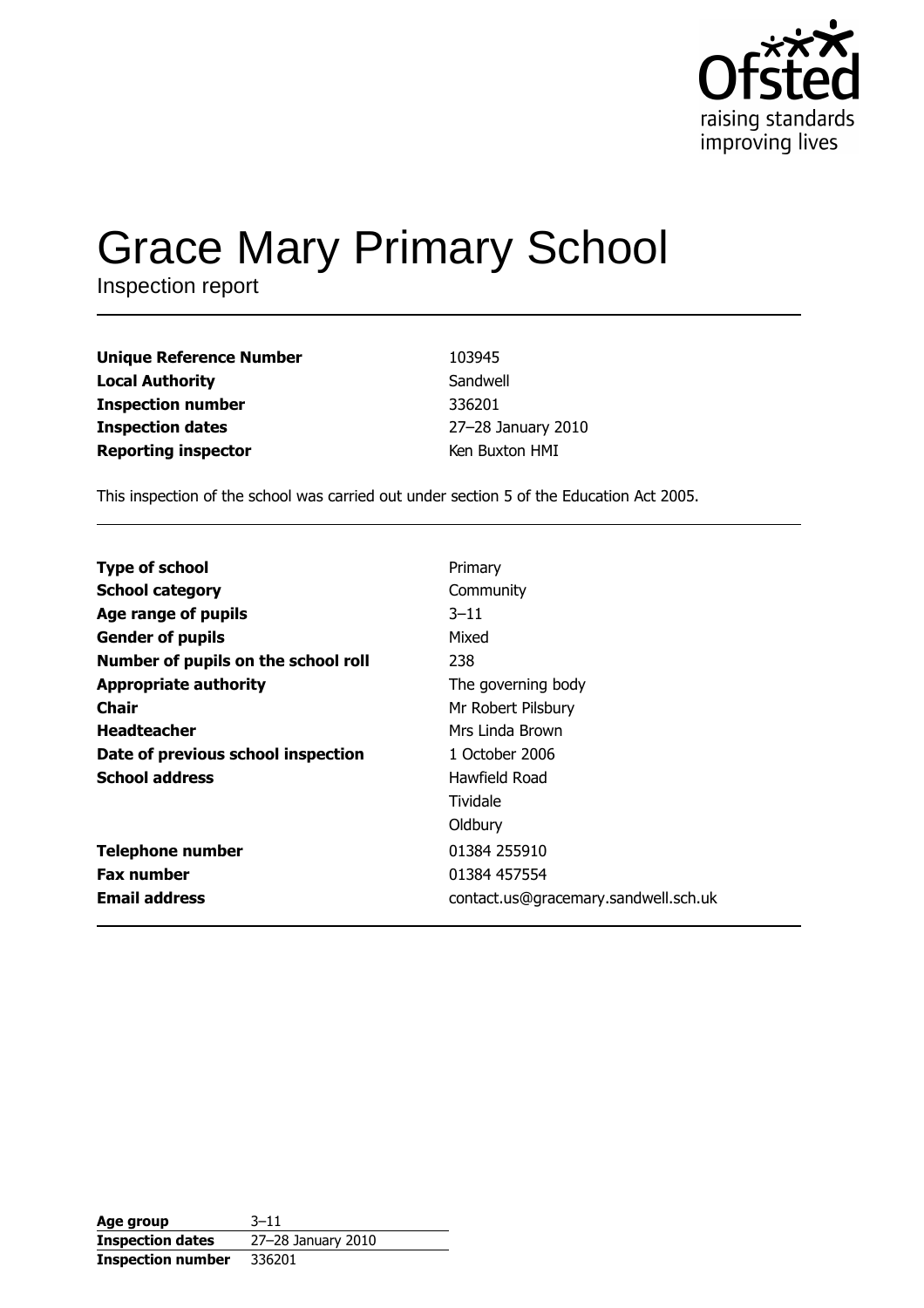The Office for Standards in Education, Children's Services and Skills (Ofsted) regulates and inspects to achieve excellence in the care of children and young people, and in education and skills for learners of all ages. It regulates and inspects childcare and children's social care, and inspects the Children and Family Court Advisory Support Service (Cafcass), schools, colleges, initial teacher training, work-based learning and skills training, adult and community learning, and education and training in prisons and other secure establishments. It rates council children's services, and inspects services for looked after children, safequarding and child protection.

Further copies of this report are obtainable from the school. Under the Education Act 2005, the school must provide a copy of this report free of charge to certain categories of people. A charge not exceeding the full cost of reproduction may be made for any other copies supplied.

If you would like a copy of this document in a different format, such as large print or Braille, please telephone 08456 404045, or email enquiries@ofsted.gov.uk.

You may copy all or parts of this document for non-commercial educational purposes, as long as you give details of the source and date of publication and do not alter the documentation in any way.

Royal Exchange Buildings St Ann's Square Manchester M2 7LA T: 08456 404045 Textphone: 0161 618 8524 E: enquiries@ofsted.gov.uk W: www.ofsted.gov.uk © Crown copyright 2010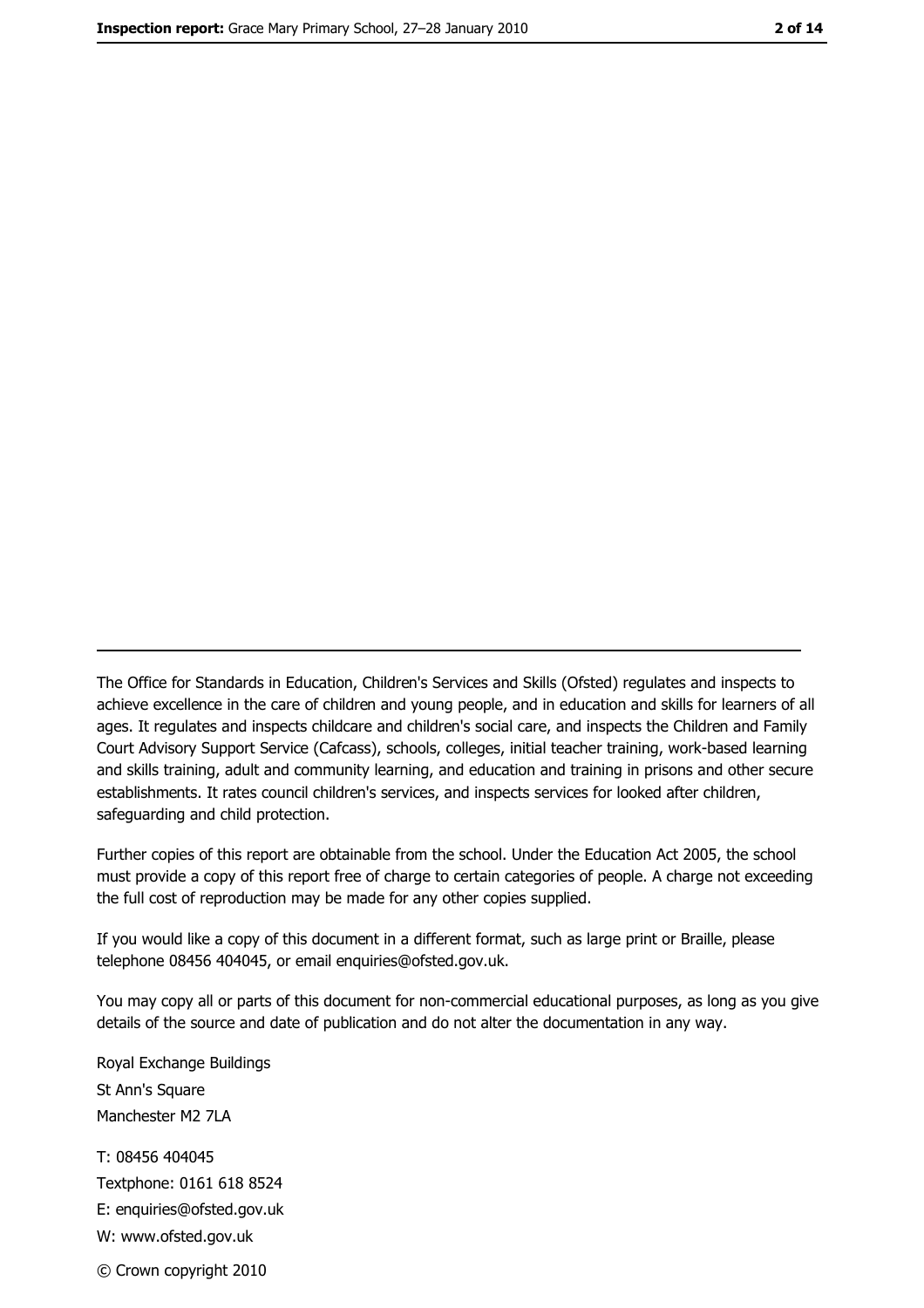# **Introduction**

This inspection was carried out by one of Her Majesty's Inspectors and two additional inspectors. The inspectors visited 15 lessons and toured the school with a member of the senior leadership team. They held meetings with governors, staff and groups of pupils. They also met with individual parents and carers at the end of the school day. They observed the school's work and looked at the safeguarding documentation, improvement plans, progress reports, minutes of governors' meetings and records of pupils' progress. Inspectors analysed 56 parents' and carers' questionnaires and took account of staff and pupil questionnaires.

The inspection team reviewed many aspects of the school's work. It looked in detail at:

- the performance of different groups including the more-able, those with special  $\blacksquare$ educational needs and/or disabilities and looked-after children in public care
- the quality of teaching and learning in the different year groups  $\blacksquare$
- how well the curriculum is adapted to meet the needs of individuals and groups of  $\blacksquare$ pupils
- the leadership's capacity to improve pupils' outcomes.

## Information about the school

This school is similar in size to most primary schools. The proportion of pupils who have special educational needs and/or disabilities is below average. The school provides placements to integrate a small number of autistic pupils into mainstream education. Most pupils are White British and only a few are from minority ethnic backgrounds. The percentage of pupils eligible for free school meals is above average. The Early Years Foundation Stage provision is delivered through the Nursery and Reception classes. The school also runs a pre-school breakfast club and an after-school care club.

The school holds the following awards: Activemark Gold, Healthy Schools Gold, Basic Skills Quality Mark, Artsmark and Quality in Extended Services.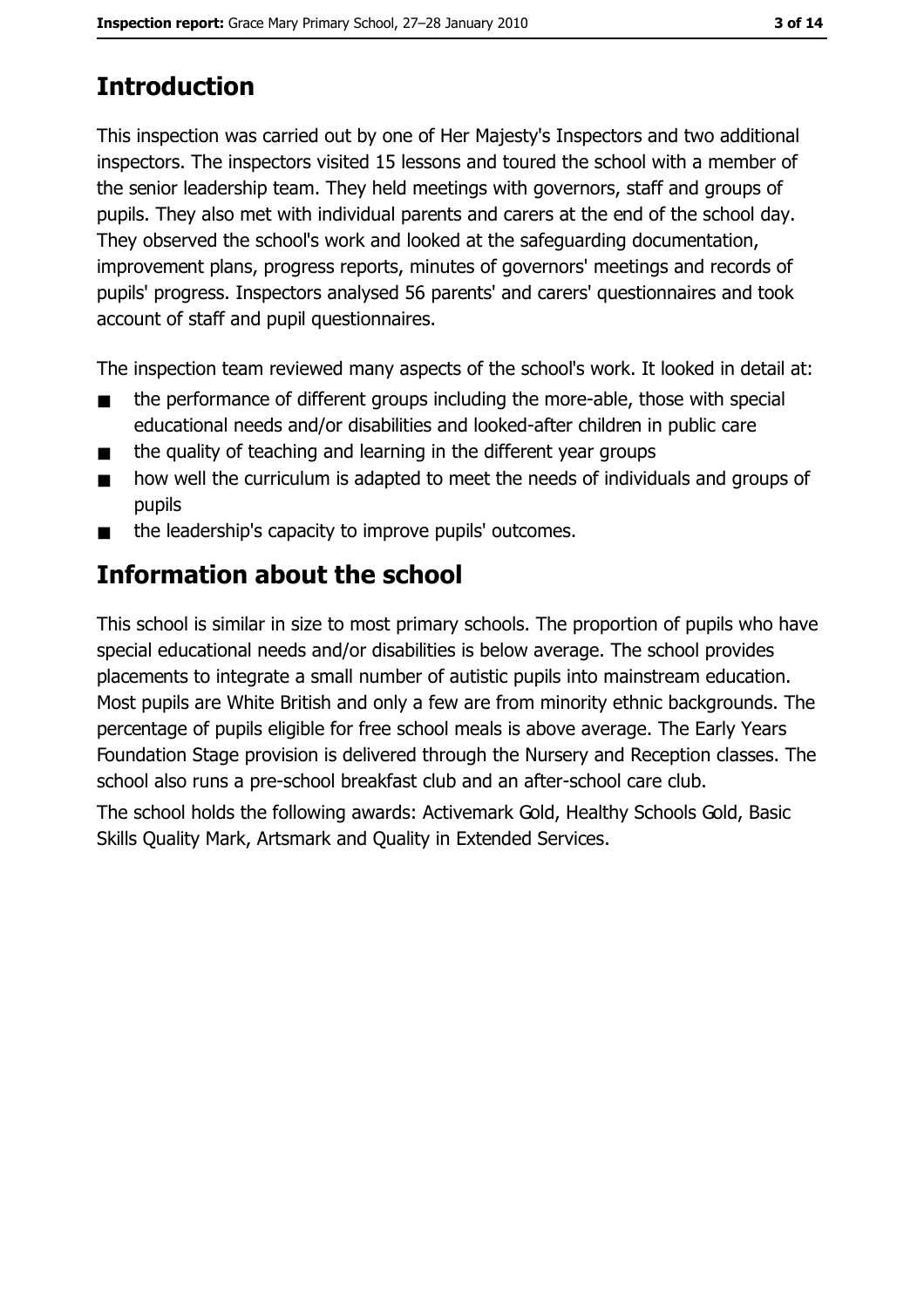## **Inspection judgements**

#### Overall effectiveness: how good is the school?

#### The school's capacity for sustained improvement

#### **Main findings**

The school has improved since its last inspection and is now providing a good education. Many aspects contribute to the school's success, including the strong sense of teamwork that exists among those working there and their determination to ensure pupils' safety. The good level of care, guidance and support provided for pupils ensures that they feel safe and important, which boosts their self-esteem. Vulnerable pupils, including those with autism, are supported well by specialist staff and integrated successfully into the everyday life of the school. The overwhelming majority of pupils say they enjoy school and this is confirmed by the parents and carers who responded to the questionnaire. By the end of Key Stage 2, pupils' attainment is average. For the past few years, overall attainment at the end of Key Stage 1 has been significantly below the national average. This is because the rate at which pupils make progress in the different year groups has varied. The school's leaders have recognised this issue and made it a focus for their improvement priorities. They have also identified the need to improve the quality and presentation of pupils' work, particularly handwriting, and to increase the challenge for more-able pupils so as to enable them to reach the higher levels.

The school's leadership has addressed the areas identified in the previous inspection report successfully. The quality of teaching has improved from satisfactory to good overall. Lessons are better paced and greater attention is paid to ensuring that tasks and activities meet the needs and interests of the pupils. Consequently, the school is demonstrating its good capacity for improvement. The senior leaders are accurate in their monitoring of teaching and learning and they have a clear understanding of the school's strengths and weaknesses. As a result, they are ambitious in their plans and are keen to ensure that the stronger elements of teaching, that are evident in some classes, are implemented consistently across the school. For example, they intend to ensure that all teachers make better and more effective use of assessment information to determine pupils' next steps in learning. Governors play a vital role in supporting the school's development, but their duties and responsibilities are not shared evenly between the different members. This has resulted in an unbalanced work load and a governing body that is not best positioned to challenge the school's decisions.

#### What does the school need to do to improve further?

- Raise pupils' attainment in English, mathematics and science so that by the end of  $\blacksquare$ Key Stage 2 it exceeds the national average by:
	- improving the consistency at which pupils make progress, particularly in Key Stage 1

| フ |  |
|---|--|
| 2 |  |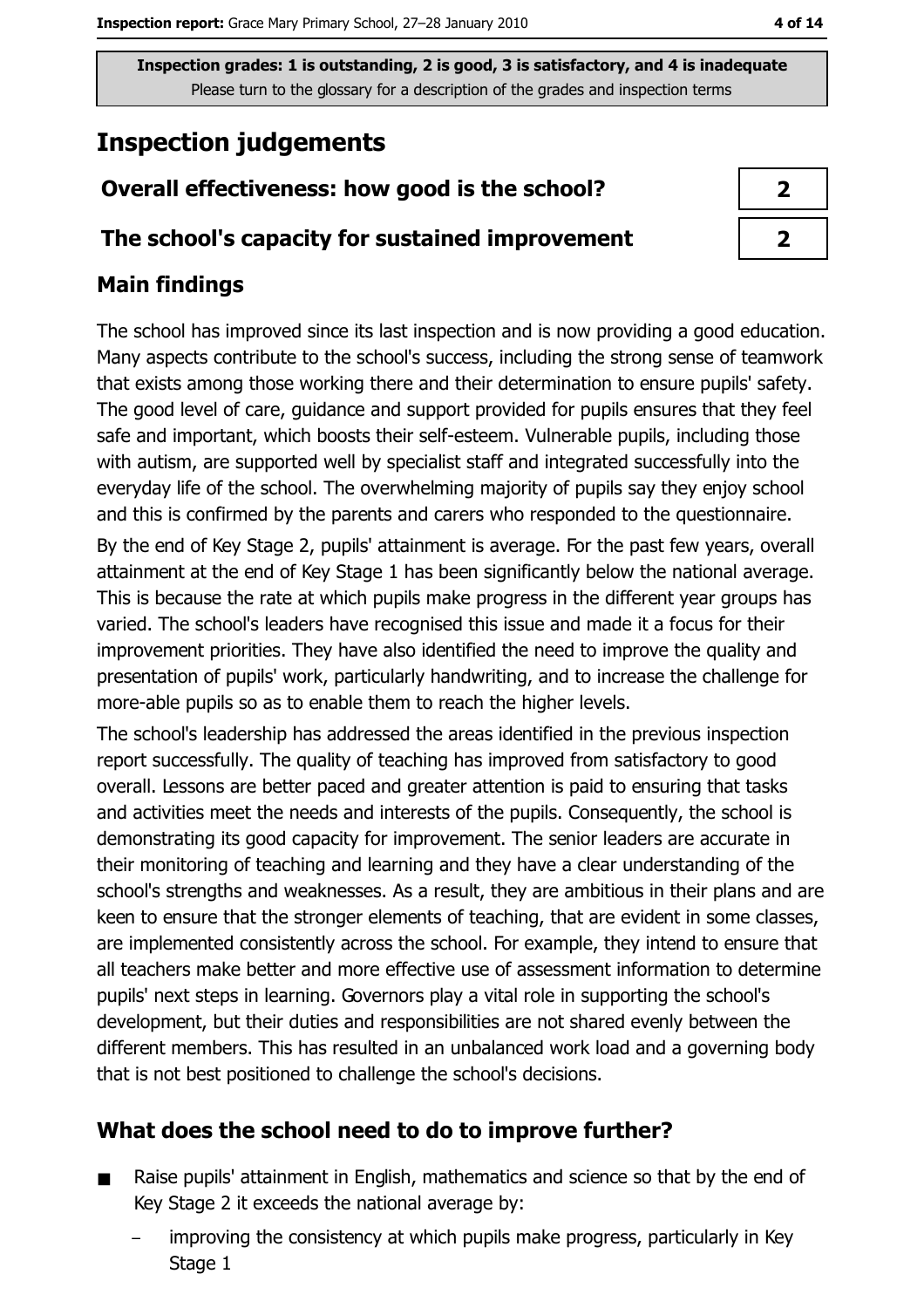- improving the presentation of pupils' work, especially their handwriting
- having higher expectations of the more-able pupils and increasing the number of pupils who achieve the higher levels
- ensuring that pupils are clear about their next steps in learning by sharing good teaching practice across all classes.
- Increase the governing body's involvement in the school's development by:  $\blacksquare$ 
	- agreeing appropriate responsibilities for individual governors
	- making sure that induction for new governors helps them to understand information about the school's performance.

#### **Outcomes for individuals and groups of pupils**

Pupils are positive about school and have good attitudes to learning. They behave well and listen attentively in lessons. They display good manners and are respectful to one another and adults in the school. In previous years, pupils' progress across Key Stage 1 has been inadequate and their attainment has been low. The school's accurate information on performance shows that current Year 2 pupils are making good progress and are well on track to attain standards that match or exceed the national average. Similarly, Year 6 pupils are also making good progress and the school's assessment data show that their attainment will be higher than in previous years and inspectors' observations of current work endorse this judgement. Although provision is being made for more-able pupils in lessons, it often results in their being required to complete more work rather than providing activities that will challenge them and extend their learning. The support given to pupils requiring additional help is targeted well, resulting in these pupils making good progress. The staff are particularly vigilant of the progress made by vulnerable pupils, including those with special educational needs and/or disabilities, and they take great care to ensure that they receive the support they need.

Pupils' spiritual, moral, social and cultural development is good overall. Relationships are positive across the school. Pupils' moral and social development is particularly strong. This was clearly evident from their response during a very good assembly observed during the inspection, where they learned how important it was to do their best and never give up. An outstanding feature was the exceptional quality of the choir's singing, which captured the moment beautifully.

Pupils say they are happy and feel safe at school, and they are. They have a good understanding of why it is important to lead a healthy life. There is a good uptake in sporting activities and all pupils from Year 1 to Year 6 benefit from their swimming lessons. Pupils contribute well to both the school's development, through initiatives arising from the school council, and the wider community, by raising funds for local charities. They relish opportunities to take on responsibilities, such as the recent initiative for Year 5 pupils to support younger children in the Nursery develop their language skills.

Recent initiatives to improve pupils' attendance are successful. Attendance levels are

 $\overline{2}$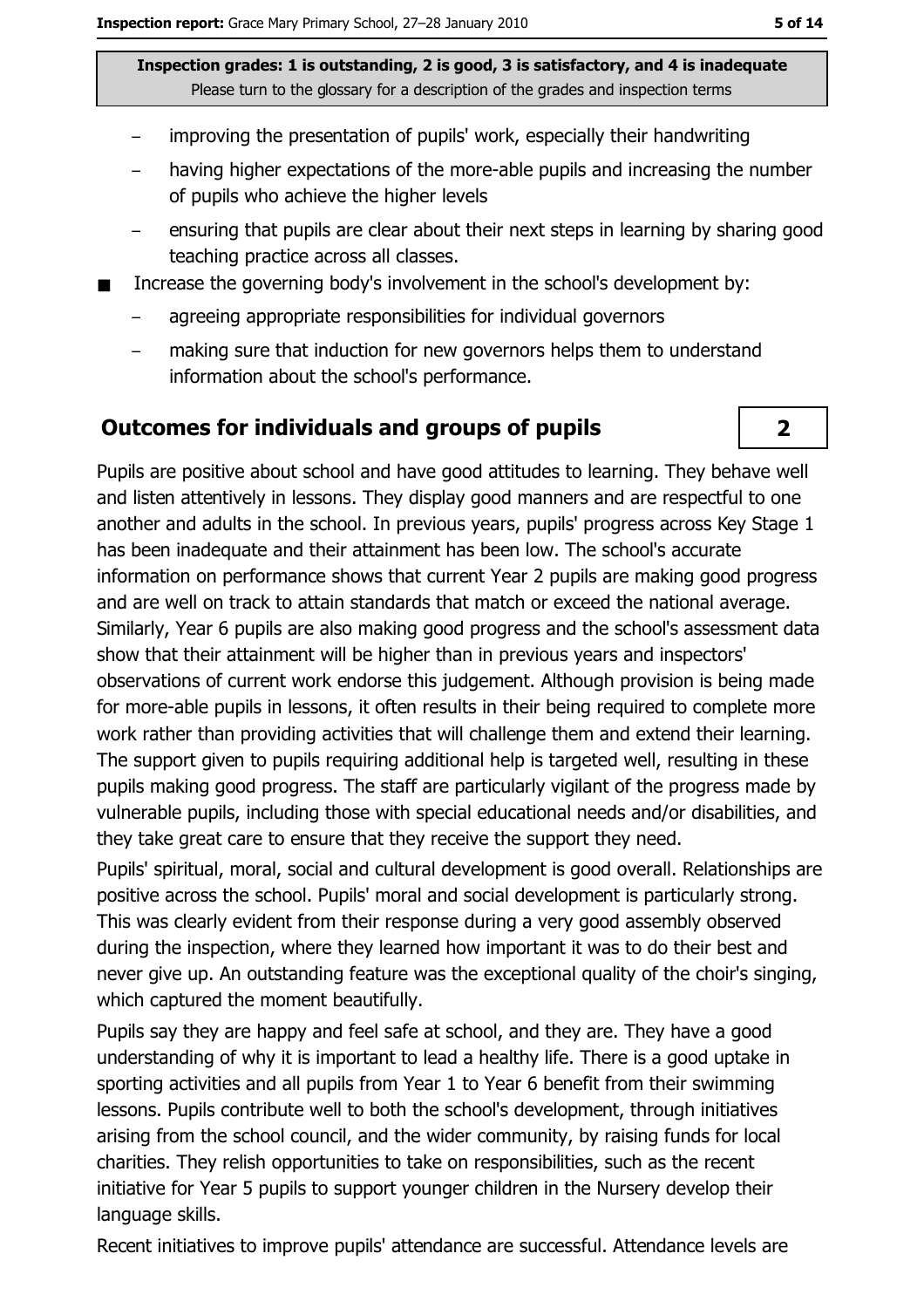currently satisfactory and improving. Induction arrangements work well and pupils are prepared appropriately for the transfer to secondary school.

These are the grades for pupils' outcomes

| Pupils' achievement and the extent to which they enjoy their learning                                                     |                         |  |
|---------------------------------------------------------------------------------------------------------------------------|-------------------------|--|
| Taking into account:<br>Pupils' attainment <sup>1</sup>                                                                   | 3                       |  |
| The quality of pupils' learning and their progress                                                                        | $\overline{2}$          |  |
| The quality of learning for pupils with special educational needs and/or<br>disabilities and their progress               | 2                       |  |
| The extent to which pupils feel safe                                                                                      | $\mathbf{2}$            |  |
| <b>Pupils' behaviour</b>                                                                                                  | $\mathbf{2}$            |  |
| The extent to which pupils adopt healthy lifestyles                                                                       | $\mathbf{2}$            |  |
| The extent to which pupils contribute to the school and wider community                                                   | $\overline{\mathbf{2}}$ |  |
| The extent to which pupils develop workplace and other skills that will<br>contribute to their future economic well-being | 3                       |  |
| Taking into account:<br>Pupils' attendance <sup>1</sup>                                                                   | 3                       |  |
| The extent of pupils' spiritual, moral, social and cultural development                                                   | 2                       |  |

#### How effective is the provision?

There is some variability in the quality of teaching but it is good overall. In the lessons observed during the inspection, the best teaching ensured that pupils worked quietly in a purposeful atmosphere where expectations were both explicit and appropriately high. Teachers' planning of lessons is generally of a high quality. One of its strengths is the level of detail provided to support staff and other adults working with the class. This attention to detail helps to ensure that all staff know and understand how they are to facilitate pupils' learning. Teachers generally plan appropriate work to match pupils' differing abilities. Most teachers' marking is in line with school policy. In the best cases, their comments give pupils suggestions and advice about how to improve their work. In some classes not enough is expected of the more-able pupils and there are occasions when they mark time. When teaching is less effective teachers do not make their expectations clear enough about the quality of work they want. As a consequence, the

The grades for attainment and attendance are: 1 is high; 2 is above average; 3 is broadly average; and 4 is low.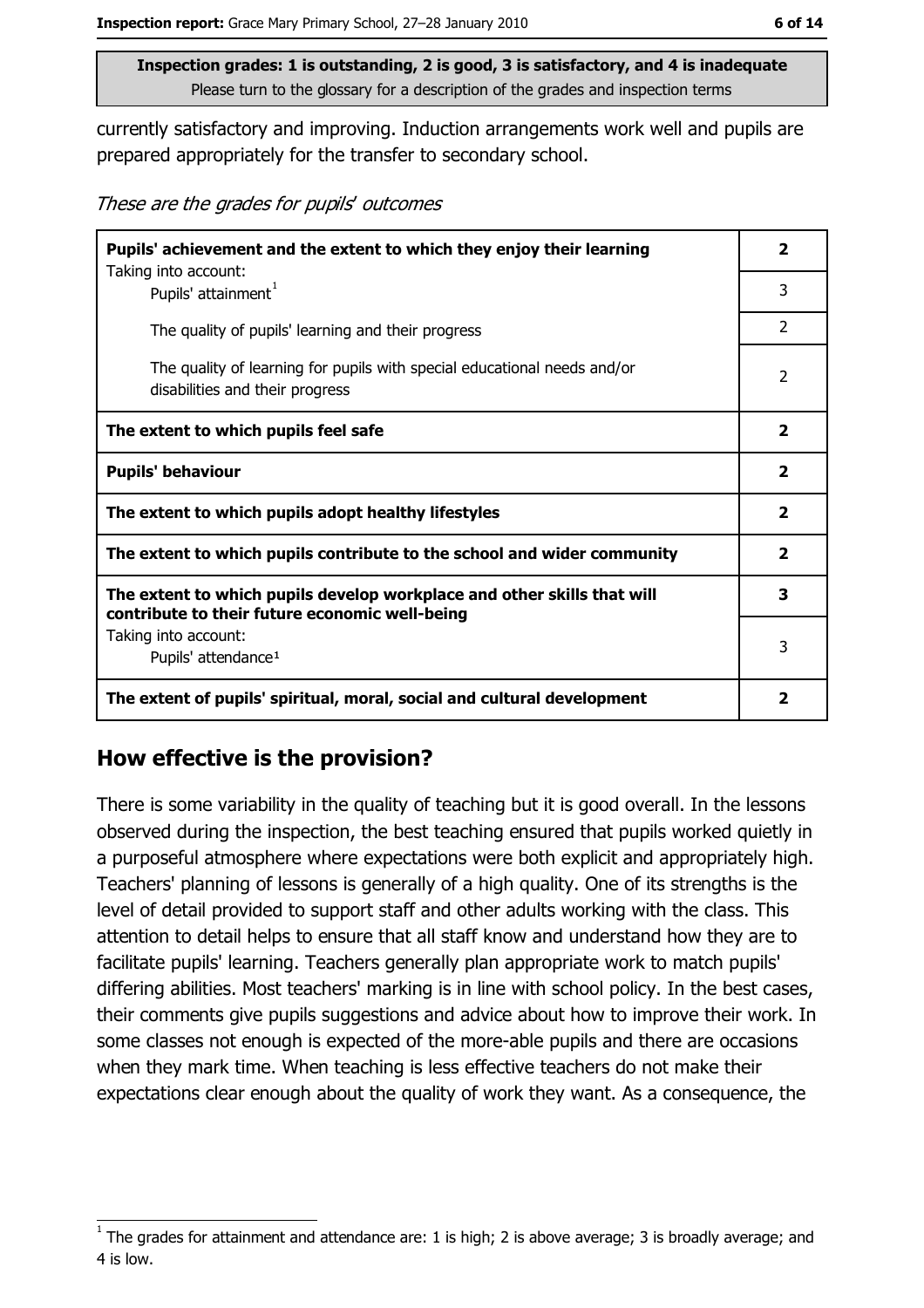standard of handwriting and the quality of presentation are not good enough.

The curriculum provides well thought-out learning opportunities. It is adjusted and adapted successfully to take account of pupils' specific needs. There are some good links between subjects so that pupils can apply relevant skills in different areas. It has been enhanced by a wide range of activities, including visitors and off-site visits and after-school activities that contribute well to pupils' enjoyment, development and well-being.

The quality of pastoral care is good and meets pupils' needs. Staff are informed about and knowledgeable of vulnerable pupils' needs and take care to ensure that they receive good support. Staff work closely with families and a wide range of local agencies to ensure a high level of support is provided to those in need. The pre-school breakfast club and the after-school club contribute well to pupils' development.

These are the grades for the quality of provision

| The quality of teaching                                                                                    |  |
|------------------------------------------------------------------------------------------------------------|--|
| Taking into account:<br>The use of assessment to support learning                                          |  |
| The extent to which the curriculum meets pupils' needs, including, where<br>relevant, through partnerships |  |
| The effectiveness of care, guidance and support                                                            |  |

#### How effective are leadership and management?

The school is led well by a strong leadership team who have a good understanding of the school's strengths and areas for improvement. They are ambitious for the school and have created a strong sense of teamwork focused on delivering high-quality education in all year groups. Improving teaching is seen as vitally important to realising the school's vision of being a high performer. Strenuous efforts have been made, through increased use of coaching and training, which have raised the quality of teaching and improved pupils' learning.

Target setting is well established and pupils' progress is monitored carefully, contributing to improving their outcomes. Considerable work has taken place to promote pupils' equality of opportunity. The school has also identified the need to close the gap between boys' and girls' achievements in different subjects. The leadership has begun implementing appropriate action that has started to have the desired impact.

The school is aware of its responsibility to the local community and has taken steps to promote pupils' understanding of living in a culturally diverse society. Further initiatives are being planned to increase governors' involvement in leading the development of pupils' awareness and experience of different cultures and religions.

The leadership has established good procedures for safeguarding pupils. All staff have completed child protection training and take their duties very seriously. Governors play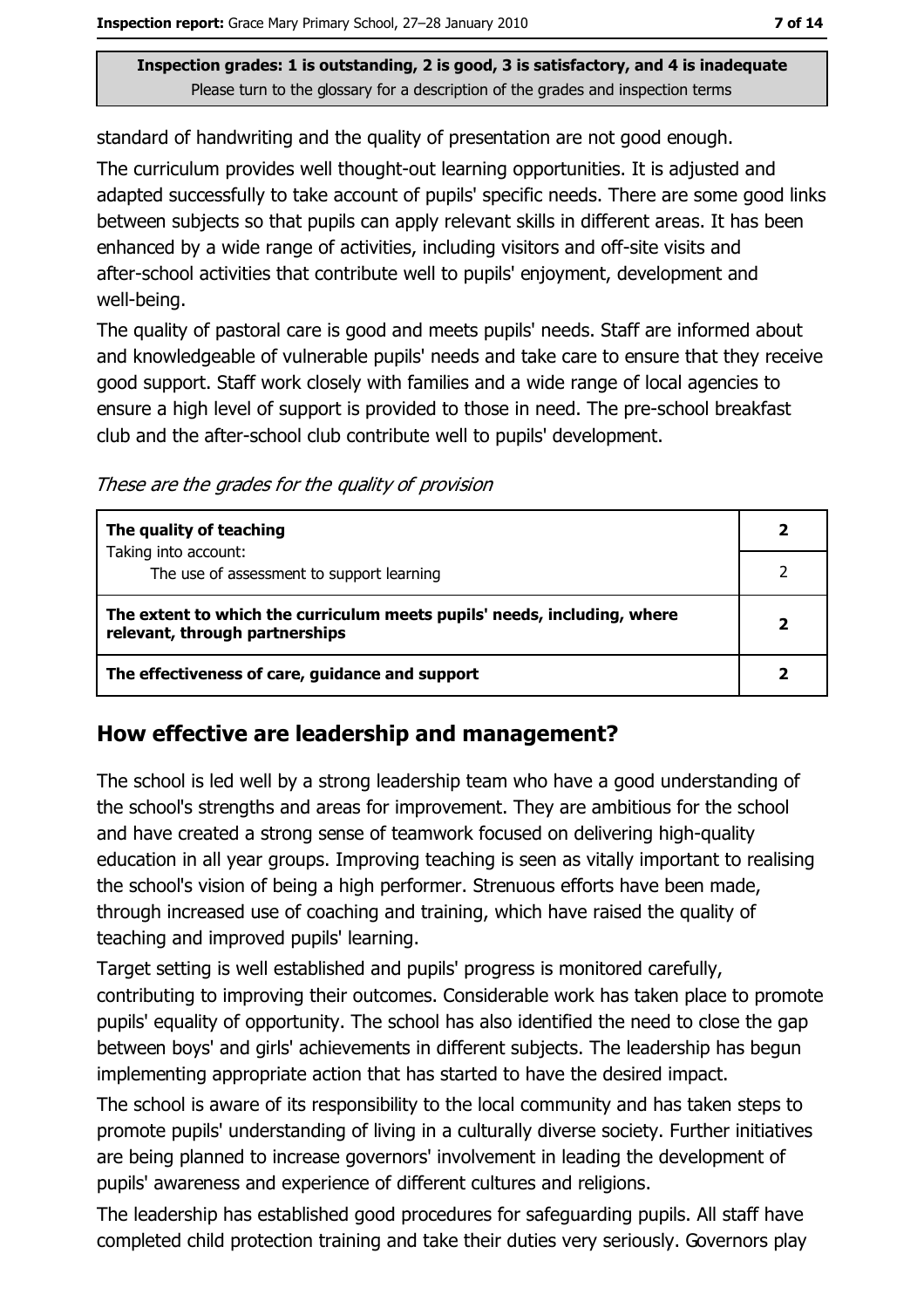their part in ensuring pupils' safety by conducting regular health and safety checks of the site. They are organised appropriately and contribute to the smooth running of the school. They have a broad understanding of the school's performance and are kept up-to-date with developments through the headteacher's regular reports. Recent changes to the governing body have left newly appointed governors insufficiently familiar with how to interpret and analyse numerical information on pupils' attainment and use their findings to determine whether the school's response is satisfactory. Consequently, more experienced governors have had to take on an overly heavy burden of responsibility.

|  |  | These are the grades for leadership and management |  |  |
|--|--|----------------------------------------------------|--|--|
|  |  |                                                    |  |  |

| The effectiveness of leadership and management in embedding ambition and<br>driving improvement                                                                     | $\overline{\mathbf{2}}$ |
|---------------------------------------------------------------------------------------------------------------------------------------------------------------------|-------------------------|
| Taking into account:<br>The leadership and management of teaching and learning                                                                                      | 2                       |
| The effectiveness of the governing body in challenging and supporting the<br>school so that weaknesses are tackled decisively and statutory responsibilities<br>met | 3                       |
| The effectiveness of the school's engagement with parents and carers                                                                                                | 2                       |
| The effectiveness of partnerships in promoting learning and well-being                                                                                              | $\overline{\mathbf{2}}$ |
| The effectiveness with which the school promotes equality of opportunity and<br>tackles discrimination                                                              | 2                       |
| The effectiveness of safeguarding procedures                                                                                                                        | $\overline{\mathbf{2}}$ |
| The effectiveness with which the school promotes community cohesion                                                                                                 | 3                       |
| The effectiveness with which the school deploys resources to achieve<br>value for money                                                                             | $\mathbf{2}$            |

## **Early Years Foundation Stage**

The school has established successful arrangements for the induction of children into the Nursery class. These include home visits, visits to school and the distribution of information packs to families. In response to parental and carer feedback the school's leaders have decided to distribute information packs earlier in the vear so that families have the opportunity to read them before beginning the induction programme. Children's attainment on entry is below what might typically be expected. Language development is noticeably lower than is usual for children of this age. However, on entry to the Nursery, children settle quickly and engage in learning and begin to make progress. By the end of the Reception Year the vast majority of children have made good progress and their attainment is broadly average. This success is due to the good quality of provision across the Early Years Foundation Stage, particularly the effective teaching. Support staff play a strong and important role in ensuring children do well.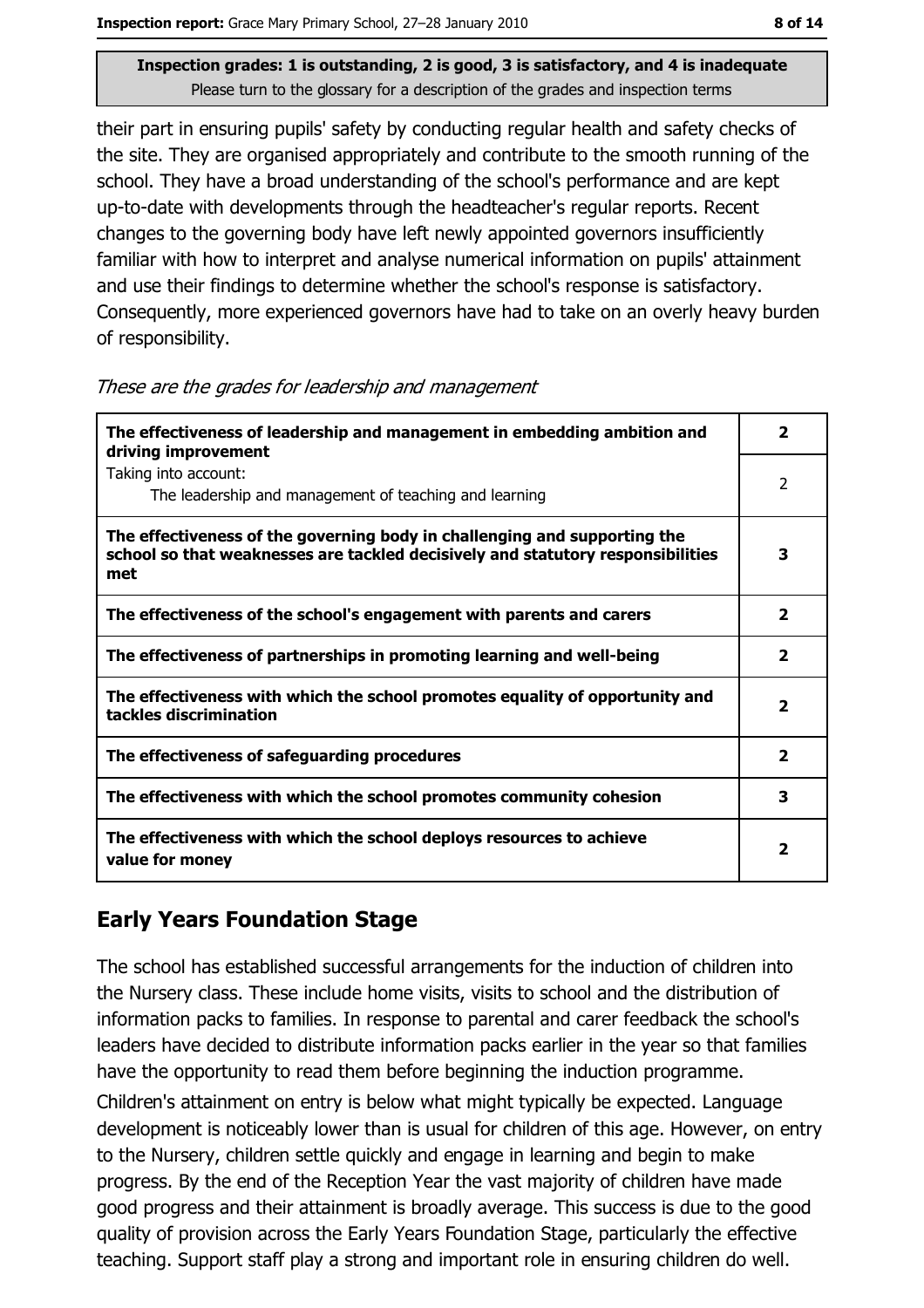The classrooms are spacious and organised well to encourage children to learn about their world. Both classrooms are fortunate to have their own outdoor-learning environment, which adds to the good quality of provision. Some of the outdoor equipment in the Nursery area is currently out of action, which limits children's learning opportunities. The leadership is good and focused strongly on ensuring that children make good progress and are prepared well for the start of Year 1.

These are the grades for the Early Years Foundation Stage

| <b>Overall effectiveness of the Early Years Foundation Stage</b>                      |               |
|---------------------------------------------------------------------------------------|---------------|
| Taking into account:<br>Outcomes for children in the Early Years Foundation Stage     |               |
| The quality of provision in the Early Years Foundation Stage                          |               |
| The effectiveness of leadership and management of the Early Years<br>Foundation Stage | $\mathcal{P}$ |

#### **Views of parents and carers**

A very large majority of those parents and carers who returned questionnaires are pleased with their child's experience at the school. They think the school is led well and they agree unanimously that the quality of teaching is good. A very small minority feel more effective action could be taken to deal with unacceptable behaviour. The school has clear procedures to promote good behaviour. These were seen to work well as the inspectors judged behaviour to be good both in classrooms and around the school. Behaviour was exemplary during the whole-school assembly. Similarly, a few parents and carers also were critical of the school's efforts to encourage pupils to have a healthy lifestyle. Inspectors judged the impact of the school's work on this issue to be good, as pupils were able to explain clearly why it is important to eat healthily and to take regular physical exercise, and participated readily in sport.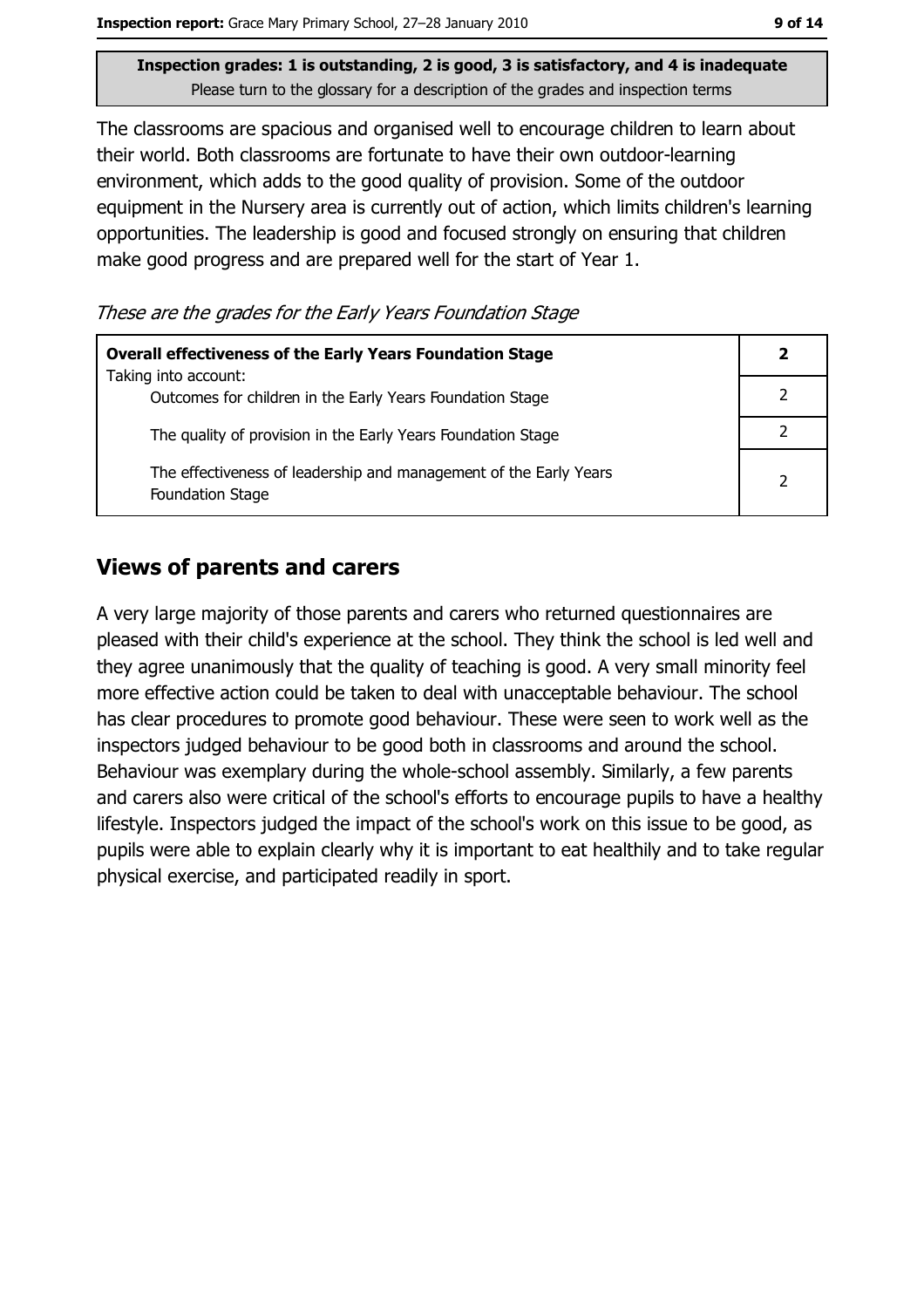#### Responses from parents and carers to Ofsted's questionnaire

Ofsted invited all the registered parents and carers of pupils registered at Grace Mary Primary School to complete a questionnaire about their views of the school.

In the questionnaire, parents and carers were asked to record how strongly they agreed with 13 statements about the school. The inspection team received 56 completed questionnaires by the end of the on-site inspection. In total, there are 238 pupils registered at the school.

| <b>Statements</b>                                                                                                                                                                                                                                       | <b>Strongly</b><br><b>Agree</b> |               | <b>Agree</b> |               | <b>Disagree</b> |                | <b>Strongly</b><br>disagree |                |
|---------------------------------------------------------------------------------------------------------------------------------------------------------------------------------------------------------------------------------------------------------|---------------------------------|---------------|--------------|---------------|-----------------|----------------|-----------------------------|----------------|
|                                                                                                                                                                                                                                                         | <b>Total</b>                    | $\frac{0}{0}$ | <b>Total</b> | $\frac{0}{0}$ | <b>Total</b>    | $\frac{0}{0}$  | <b>Total</b>                | $\frac{1}{2}$  |
| My child enjoys school                                                                                                                                                                                                                                  | 34                              | 61            | 21           | 38            | $\mathbf 0$     | 0              | $\mathbf{0}$                | 0              |
| The school keeps my child<br>safe                                                                                                                                                                                                                       | 37                              | 66            | 17           | 30            | $\bf{0}$        | 0              | 0                           | 0              |
| The school informs me<br>about my child's progress                                                                                                                                                                                                      | 26                              | 46            | 27           | 48            | $\overline{2}$  | 4              | 0                           | 0              |
| My child is making enough<br>progress at this school                                                                                                                                                                                                    | 30                              | 54            | 25           | 45            | $\mathbf{1}$    | $\overline{2}$ | 0                           | $\mathbf 0$    |
| The teaching is good at this<br>school                                                                                                                                                                                                                  | 32                              | 57            | 24           | 43            | $\mathbf 0$     | 0              | 0                           | $\mathbf 0$    |
| The school helps me to<br>support my child's learning                                                                                                                                                                                                   | 27                              | 48            | 29           | 52            | $\mathbf 0$     | 0              | 0                           | 0              |
| The school helps my child to<br>have a healthy lifestyle                                                                                                                                                                                                | 29                              | 52            | 20           | 36            | 5               | 9              | 0                           | $\bf{0}$       |
| The school makes sure that<br>my child is well prepared for<br>the future (for example<br>changing year group,<br>changing school, and for<br>children who are finishing<br>school, entering further or<br>higher education, or<br>entering employment) | 19                              | 34            | 32           | 57            | $\overline{2}$  | 4              | 0                           | $\mathbf 0$    |
| The school meets my child's<br>particular needs                                                                                                                                                                                                         | 25                              | 45            | 28           | 50            | $\overline{2}$  | 4              | 0                           | $\mathbf 0$    |
| The school deals effectively<br>with unacceptable behaviour                                                                                                                                                                                             | 24                              | 43            | 26           | 46            | $\overline{4}$  | $\overline{7}$ | $\overline{2}$              | $\overline{4}$ |
| The school takes account of<br>my suggestions and<br>concerns                                                                                                                                                                                           | 17                              | $30\,$        | 33           | 59            | $\overline{2}$  | 4              | $\overline{2}$              | 4              |
| The school is led and<br>managed effectively                                                                                                                                                                                                            | 25                              | 45            | 28           | 50            | $\mathbf 0$     | 0              | $\overline{2}$              | $\overline{4}$ |
| Overall, I am happy with my<br>child's experience at this<br>school                                                                                                                                                                                     | 31                              | 55            | 22           | 39            | $\overline{2}$  | 4              | 0                           | $\mathbf 0$    |

The table above summarises the responses that parents and carers made to each statement. The percentages indicate the proportion of parents and carers giving that response out of the total number of completed questionnaires. Where one or more parents and carers chose not to answer a particular question, the percentages will not add up to 100%.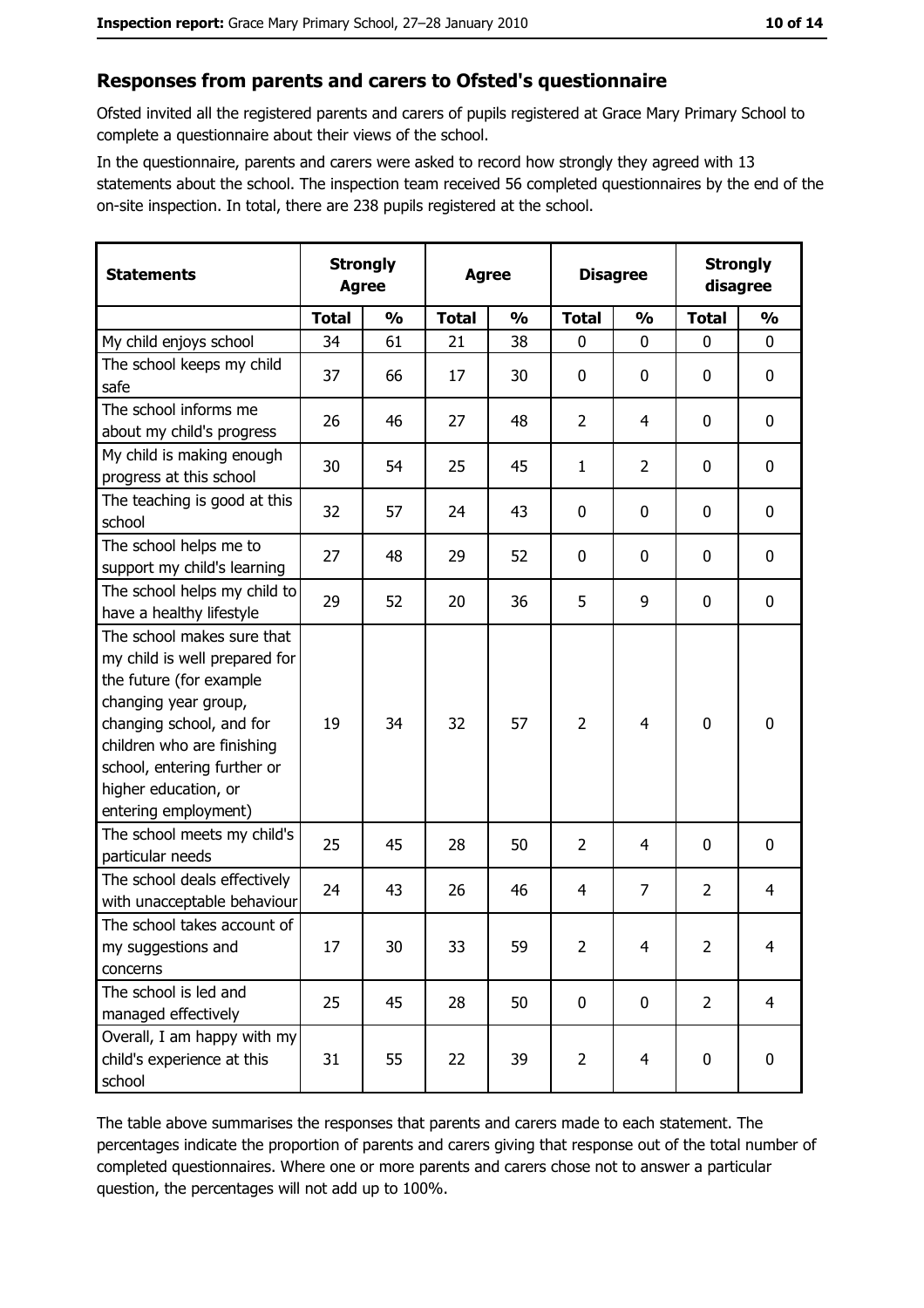## Glossary

| Grade   | <b>Judgement</b> | <b>Description</b>                                                                                                                                                                                                               |
|---------|------------------|----------------------------------------------------------------------------------------------------------------------------------------------------------------------------------------------------------------------------------|
| Grade 1 | Outstanding      | These features are highly effective. An oustanding<br>school provides exceptionally well for its pupils' needs.                                                                                                                  |
| Grade 2 | Good             | These are very positive features of a school. A school<br>that is good is serving its pupils well.                                                                                                                               |
| Grade 3 | Satisfactory     | These features are of reasonable quality. A satisfactory<br>school is providing adequately for its pupils.                                                                                                                       |
| Grade 4 | Inadequate       | These features are not of an acceptable standard. An<br>inadequate school needs to make significant<br>improvement in order to meet the needs of its pupils.<br>Ofsted inspectors will make further visits until it<br>improves. |

### What inspection judgements mean

#### Overall effectiveness of schools inspected between September 2007 and July 2008

|                       | Overall effectiveness judgement (percentage of<br>schools) |      |                     |                   |  |  |
|-----------------------|------------------------------------------------------------|------|---------------------|-------------------|--|--|
| <b>Type of school</b> | <b>Outstanding</b>                                         | Good | <b>Satisfactory</b> | <b>Inadequate</b> |  |  |
| Nursery schools       | 39                                                         | 58   | 3                   | 0                 |  |  |
| Primary schools       | 13                                                         | 50   | 33                  | 4                 |  |  |
| Secondary schools     | 17                                                         | 40   | 34                  | 9                 |  |  |
| Sixth forms           | 18                                                         | 43   | 37                  | $\overline{2}$    |  |  |
| Special schools       | 26                                                         | 54   | 18                  | $\overline{2}$    |  |  |
| Pupil referral units  | 7                                                          | 55   | 30                  | 7                 |  |  |
| All schools           | 15                                                         | 49   | 32                  | 5                 |  |  |

New school inspection arrangements were introduced on 1 September 2009. This means that inspectors now make some additional judgements that were not made previously.

The data in the table above were reported in The Annual Report of Her Majesty's Chief Inspector of Education, Children's Services and Skills 2007/08.

Percentages are rounded and do not always add exactly to 100. Secondary school figures include those that have sixth forms, and sixth form figures include only the data specifically for sixth form inspection judgements.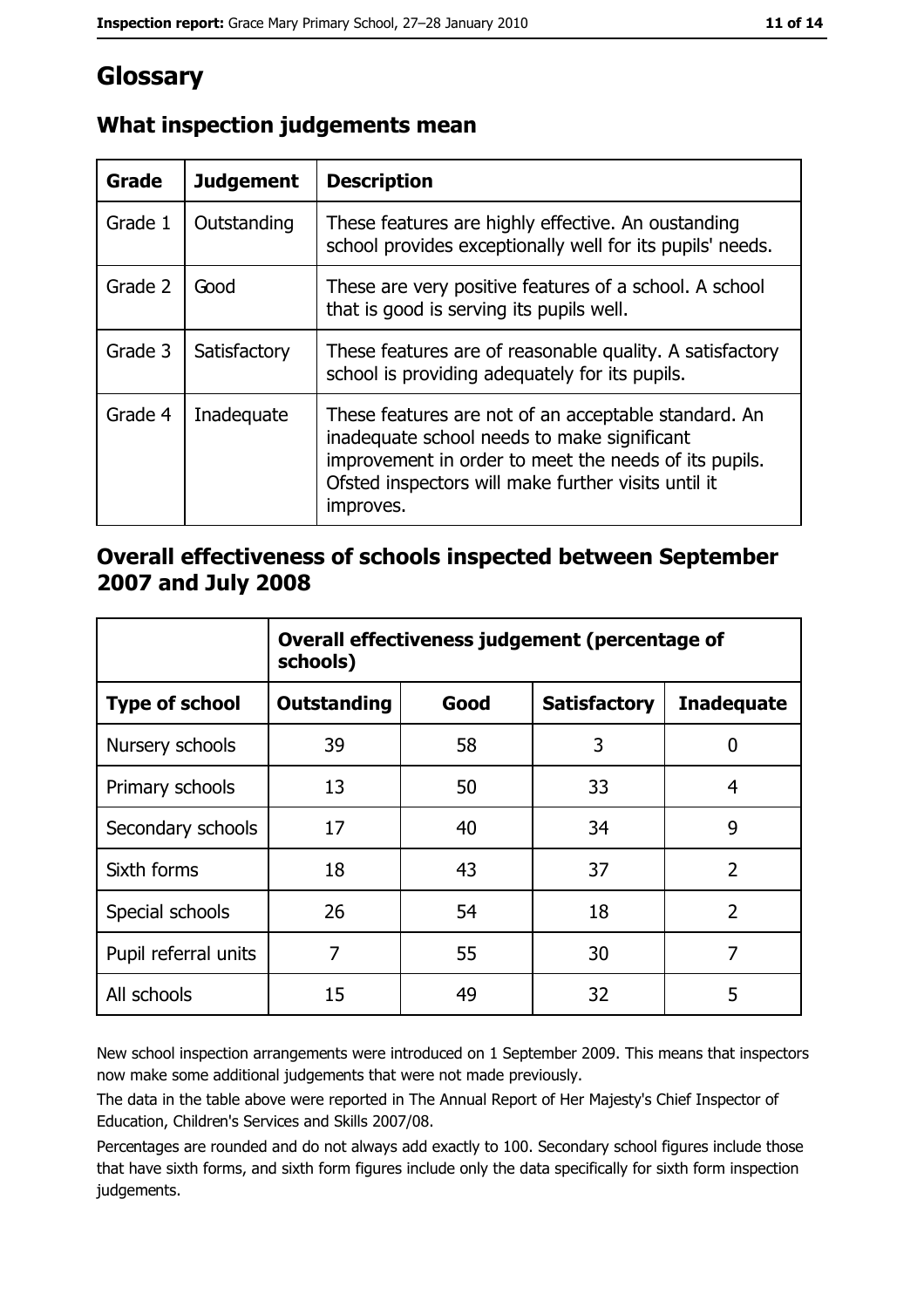## **Common terminology used by inspectors**

| Achievement:                  | the progress and success of a pupil in<br>their learning, development or training.                                                                                                                                                                                                                           |
|-------------------------------|--------------------------------------------------------------------------------------------------------------------------------------------------------------------------------------------------------------------------------------------------------------------------------------------------------------|
| Attainment:                   | the standard of the pupils' work shown by<br>test and examination results and in<br>lessons.                                                                                                                                                                                                                 |
| Capacity to improve:          | the proven ability of the school to<br>continue improving. Inspectors base this<br>judgement on what the school has<br>accomplished so far and on the quality of<br>its systems to maintain improvement.                                                                                                     |
| Leadership and management:    | the contribution of all the staff with<br>responsibilities, not just the headteacher,<br>to identifying priorities, directing and<br>motivating staff and running the school.                                                                                                                                |
| Learning:                     | how well pupils acquire knowledge,<br>develop their understanding, learn and<br>practise skills and are developing their<br>competence as learners.                                                                                                                                                          |
| <b>Overall effectiveness:</b> | inspectors form a judgement on a school's<br>overall effectiveness based on the findings<br>from their inspection of the school. The<br>following judgements, in particular,<br>influence what the overall effectiveness<br>judgement will be.                                                               |
|                               | The school's capacity for sustained<br>improvement.<br>Outcomes for individuals and groups<br>of pupils.<br>The quality of teaching.<br>The extent to which the curriculum<br>meets pupil's needs, including where<br>relevant, through partnerships.<br>The effectiveness of care, guidance<br>and support. |
| Progress:                     | the rate at which pupils are learning in<br>lessons and over longer periods of time. It<br>is often measured by comparing the<br>pupils' attainment at the end of a key<br>stage with their attainment when they<br>started.                                                                                 |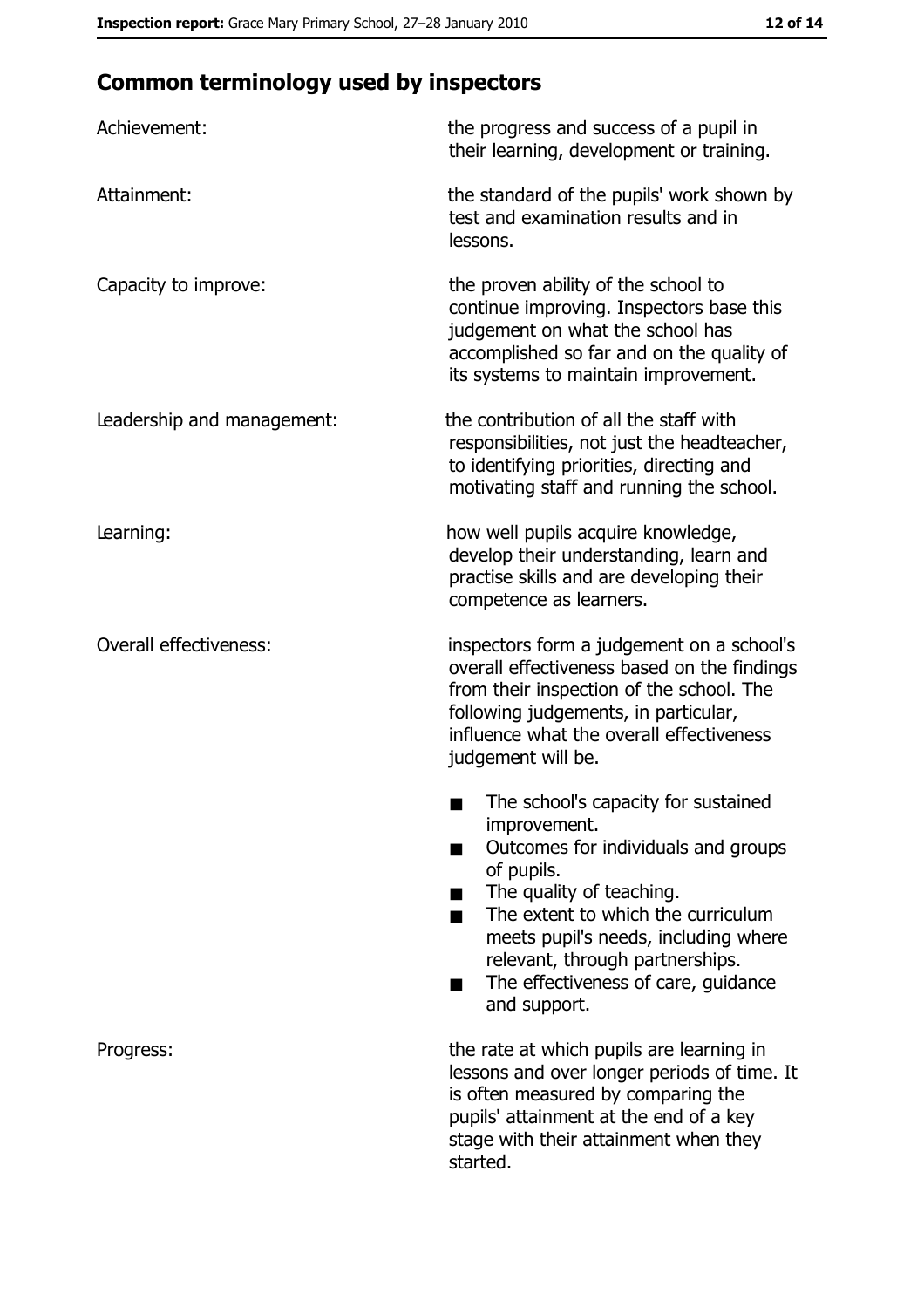This letter is provided for the school, parents and carers to share with their children. It describes Ofsted's main findings from the inspection of their school.



29 January 2010

Dear Pupils

Inspection of Grace Mary Primary School, Oldbury, B69 1LD

Thank you for welcoming us so warmly when we visited your school. We really enjoyed meeting you and talking with you to find out about your school. Thank you to everyone who also completed questionnaires. These provided us with a great deal of useful information about your views. It is clear that you go to a friendly and welcoming school. It provides you with a good and improving quality of education.

These are the main things that we found out about your school.

? Children starting in Nursery and Reception settle quickly and make good progress.

22 You feel cared for and safe.

You enjoy school and want to do your best.

?? You find lessons interesting and feel you learn a lot.

Most of you are making good progress and will be prepared well for your move to secondary school at the end of Year 6.

?? You enjoy the wide range of activities that enhance the curriculum, including the after-school activities.

?? You enjoy opportunities to take on responsibilities around the school.

Although the school is doing well we have suggested the following ways it could do even better.

?? We have asked the teachers to help you to make faster progress and reach higher levels in English, mathematics and science.

We have also asked the governors to take on more responsibility for helping the school to improve. In particular, we have asked them to support ways to help you work with children from other cultures and backgrounds.

We have taken away many good memories of your school and hope that you achieve all your ambitions that you told us about.

Yours sincerely

Ken Buxton

Her Majesty's Inspector (on behalf of the inspection team)